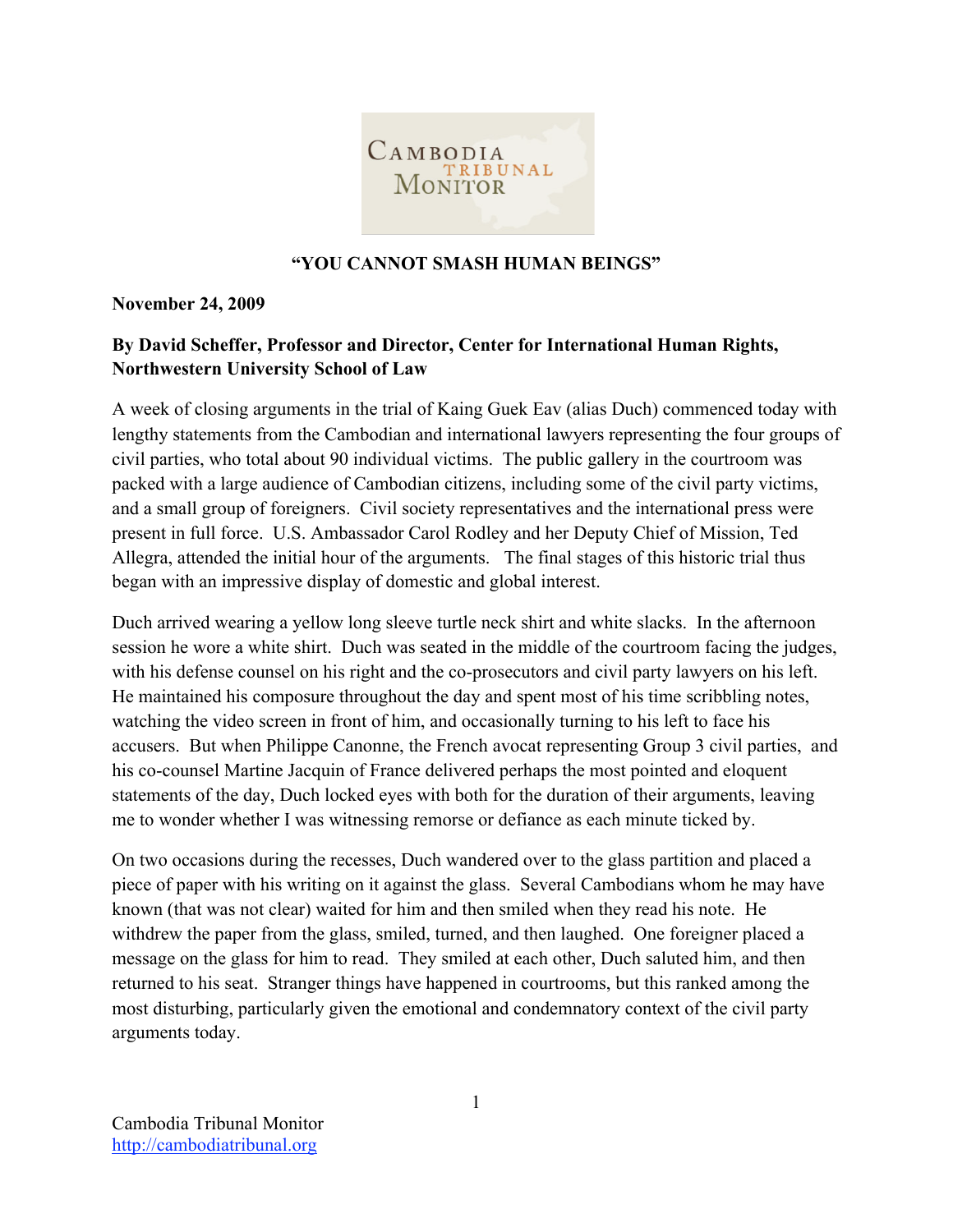The civil party arguments varied significantly in their substance and delivery. Rule 23 of the Internal Rules stipulates that the civil party participates for the purpose of supporting the prosecution and to allow victims to seek collective and moral reparations. That may not have always been the case today. President Nil Nonn opened the afternoon session, which followed the Group I and Group II arguments, by reminding the civil party lawyers that they must confine their statements to the Rule 23 parameters. He claimed that the morning session had strayed far afield. Most of the afternoon arguments appeared to comply with his instructions. With the time afforded the civil party lawyers to prepare for today's focus on their clients' interests and needs for realistic remedies, I found it surprising that some of the lawyers had not organized and delivered their statements more effectively.

### **Group 1**

The experienced English prosecutor, Karim A.A. Khan, delivered the opening statement for the 37 Group 1 civil parties. Khan has not been present for most of the Duch trial and recognized the work of his co-counsel, including Alain Werner of Switzerland (absent today), Brianne McGonigle of the United States, and Ty Srinna, the Cambodian lawyer who followed Khan at the desk-top podium. Khan spoke very deferentially to the judges and delivered an eloquent statement. He acknowledged that there were a lot of firsts in the courtroom, including the first internationalized trial where civil parties have had an active role in the trial proceedings. He explained that whatever flaws or defects arose from civil party representation in the trial, their work had been done in good faith and with a sincere attempt to make the system work, as envisaged by the Cambodians and by the United Nations.

Khan stressed the need to distinguish between rhetoric and reality. He noted the allegation that the civil parties wanted vengeance done, or blood, during the trial. The defense had emphasized this by saying "we are in a court of law, not in a market square where we are stoning the accused." But Khan said that all civil parties had not succumbed to the basic instincts of seeking revenge. Instead, they honored the procedures of the court so that they could achieve closure and get to the truth of what really happened at Tuol Sleng prison.

Then there was the defense counsel's suggestion, Khan said, that "we are no more than the prosecution." He stressed that Rule 23 limited the scope of civil party participation. "We have not aped the prosecutor uncritically," he exclaimed. Indeed, he had made his reservations on the prosecutor's joint criminal enterprise theory in the case well known. Group 1 had not filed any document to support that theory.

Khan claimed that the trial was not simply about the guilt or innocence of Duch. One of the advantages behind civil party participation (aside from a remedy of reparations) is that it allows victims to come before the judges to give them an insight into the impact of the crimes on their lives. That is a unique perspective that only the victims can provide.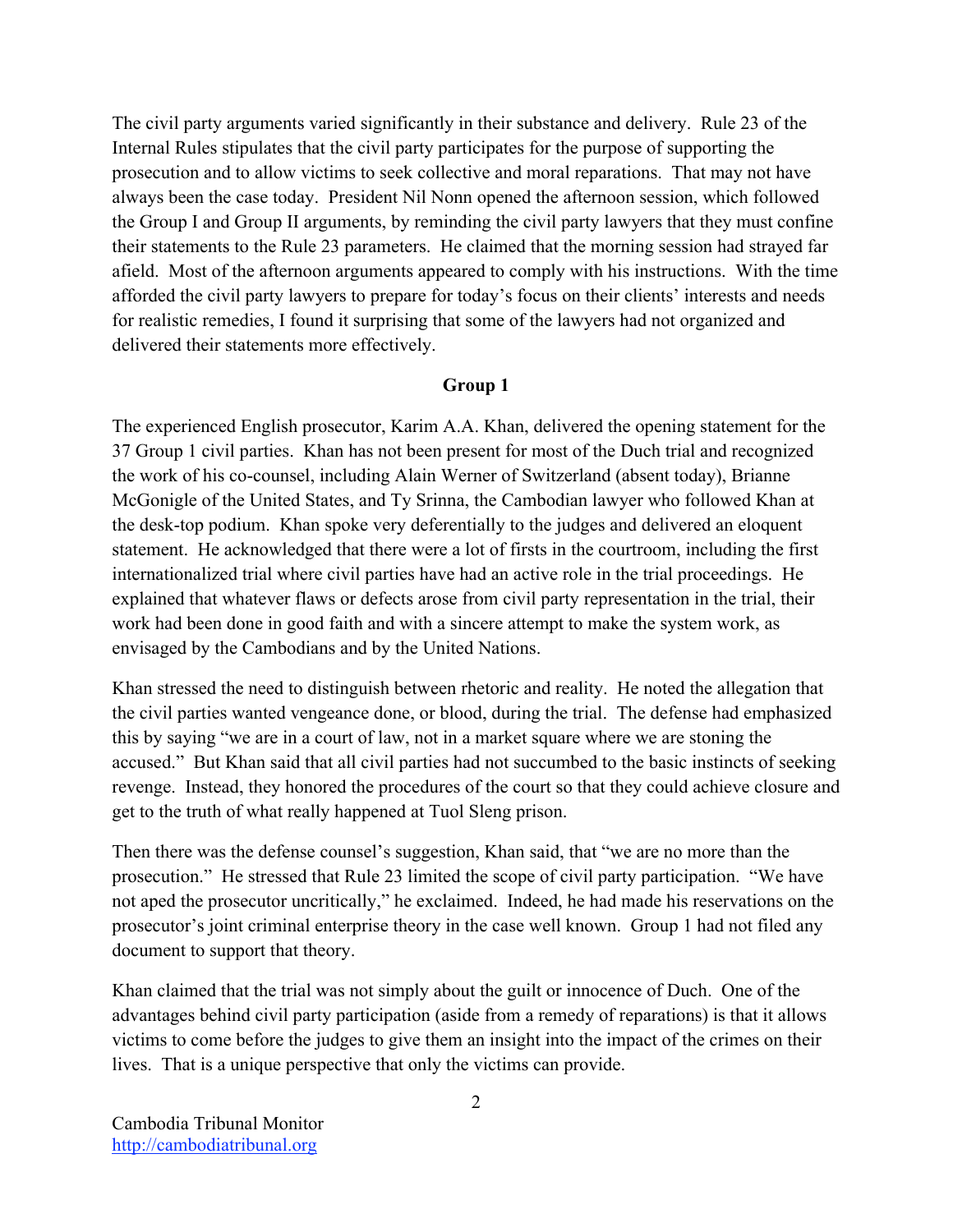The defense counsel's complaint that the civil parties created an inequality of arms in the courtroom invited a strong rebuttal from Khan. He denied that Duch faced five prosecutors. The civil parties are not prosecutors, he said. They had received no financial assistance from the court. This was the case despite the basic rule in international human rights law that all rights should be rendered practical and effective and not illusory. Khan said the civil parties lacked the resources of the prosecutor and of the defense, implying that the inequality is one that shortchanges the civil parties rather than creating some juggernaut aimed at the defense.

Khan concluded his initial statement by reminding the judges that Duch's acceptance of certain allegations nonetheless requires that those allegations be proven before them. He said the judges must objectively review the evidence whether or not what has been conceded by Duch is the truth. When all the evidence is reviewed, he said, it reveals only one conclusion: in large, important particulars, Duch has sought to evade and minimize his role.

The Cambodian counsel to Group 1, Ms. Ty Srinna, then rose. Three orange-robed Buddhist monks entered the public gallery as she began, framing her remarks with appropriate solemnity. Srinna described the role of the civil parties to unearth the truth of the crimes. They would endure great mental suffering for the rest of their lives. Without their participation, she said, the trial chamber would have difficulty measuring the magnitude of the crimes and the suffering at S-21. Their object is to seek justice for themselves and for their loved ones. The court's mandate is to help the civil parties relieve their grievances and suffering.

Since many of the original victims of S-21 were not told of their offenses when arrested, the trial represented the chance to find out the truth and ensure that justice will be done. Why were they arrested? The trial has much to do with national reconciliation also.

Srinna then proceeded to describe a number of the civil parties in Group 1 and the victims of Tuol Sleng whom they represent. Many of her accounts had been disclosed in earlier trial testimony. But Srinna plodded on so long that she consumed a large chunk of Group 1's allotted time and was compelled to rush through the names without further descriptive accounts. Her occasional asides to Khan revealed that they had not prepared their closing arguments with attention to the time scheduled for Group 1. An air of disorganization began to take over. Srinna closed quickly with the important clarification that many documents identifying the relationships between the civil parties and the original victims were destroyed during the Khmer Rouge regime and in the intervening years. That explained, she said, some of the difficulties in responding to defense counsel's challenges to the authenticity of the civil parties.

Khan rose again for Group 1 with a statement that consumed almost 20 minutes. It was this statement that might have been on President Nil Nonn's mind when he later cautioned the civil parties' counsel to remain within the parameters of Rule 23. For Khan aimed his considerable skills, as if he were the prosecutor, directly at Duch. While support for the prosecutor is part of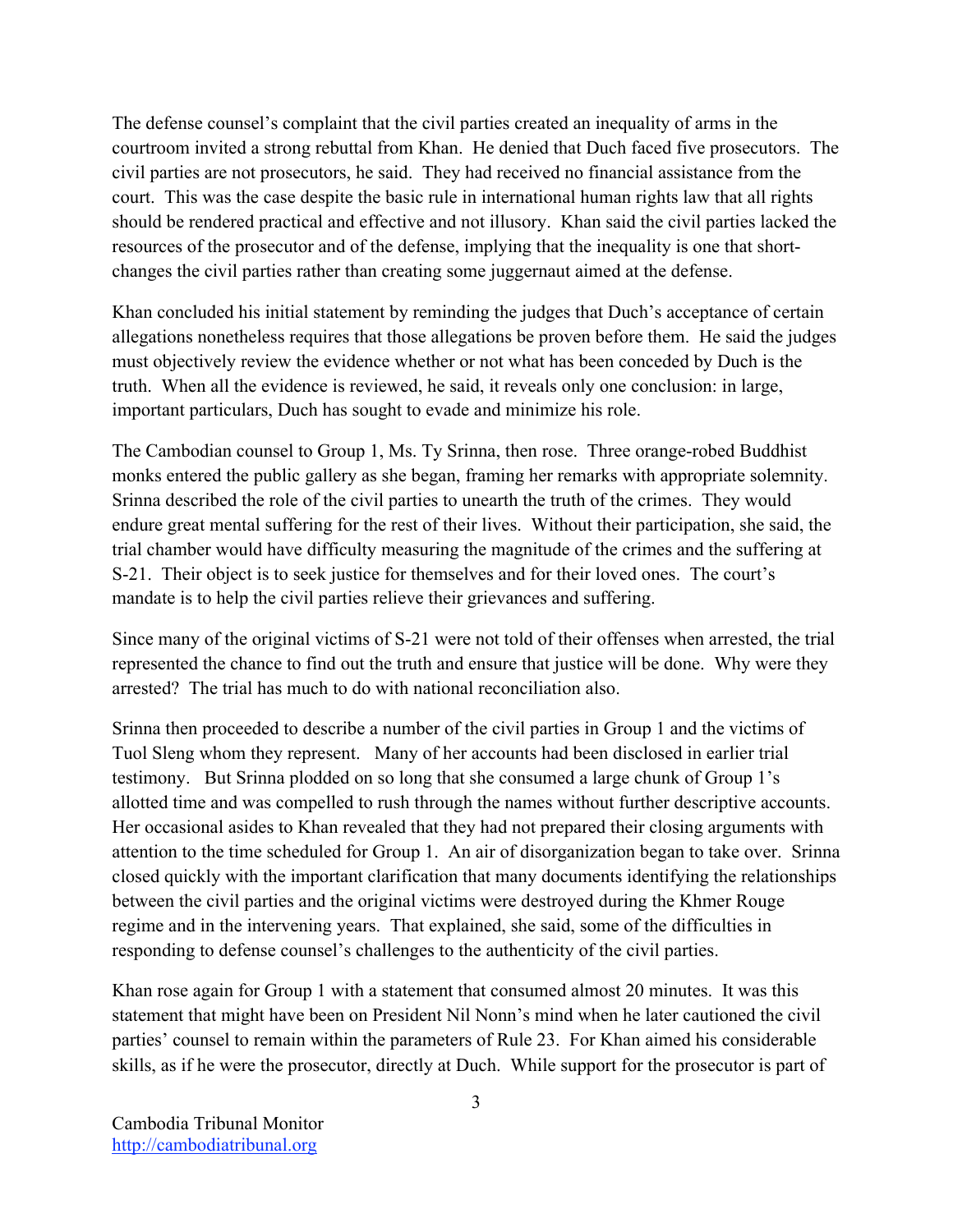the Rule 23 mandate, the judges appear reluctant to view the civil party lawyers as wading too deeply into the issue of the defendant's culpability.

Khan took issue with Duch's protestations that he had no autonomy at S-21, that he was just a tool. It was a camp dedicated to death and Duch led it. Duch did not use his autonomy to alleviate any suffering. "This is no Schindler in front of you," Khan exclaimed. Duch was dedicated to his job. But what he accomplished was not confined to S-21, Khan said. The campaign of terror and torture that Duch ran in S-21 had the effect of increasingly the paranoia elsewhere in the party. It created a vicious cycle in which more and more arrests occurred, and more individuals were tortured into making false confessions implicating others that fed the cycle once again. Duch did all this because he was ideologically of the same mind as the leadership. It was not only because he wanted to belong to a powerful group, but also because it made life comfortable for him.

The evidence spoke for itself, Khan said. When he had the option during the chaos of the Vietnamese invasion to let people go, Duch instead smashed them. He had demonstrated his resolve at an early age in high school, and he did his job at S-21 by his own volition. He had sufficient confidence to report to his superiors, who rubber-stamped what he proposed. While the defense seeks to minimize the role of Duch, he failed repeatedly to seize options that would have minimized his role. There were no documents dictating to Duch the forms of torture but he designed a cruel and callous system at M-13 and then used it at S-21. Duch claimed he put people into pits at M-13 to protect them from U.S. air strikes when in reality such aerial bombardments had ended. The pattern emerges, Khan said, where Duch shifts and minimizes his role in the most brazen fashion. He failed to discipline guards who ordered prisoners to eat their own excrement. It was patent nonsense, Khan claimed, that Duch told interrogators to have detainees draw a picture of a dog and pay homage to it for the purpose of sparing the victim a worse fate.

Khan made the further point that although Duch showed remorse in small areas, when one compares what he had conceded in the courtroom with the truth and reconciliation model, amnesties under such mechanisms are awarded only where witnesses give the full truth and demonstrate remorse. Khan pleaded with the judges to be "alive" to the fact that Duch fell far short of that standard. Duch's strategy, Khan said, is to bluff the court. He closed by asking the judges to consider the evidence most carefully, noting that the truth does not require a penny in reparations. But truth is of enormous value to the civil parties. He asked the judges to find Duch guilty of the charges.

# **Group 2**

Following a brief adjournment, Group 2 counsel Silke Studzinsky from Germany described herself as someone who lives with Germany's own past. Despite Nuremberg, the atrocities had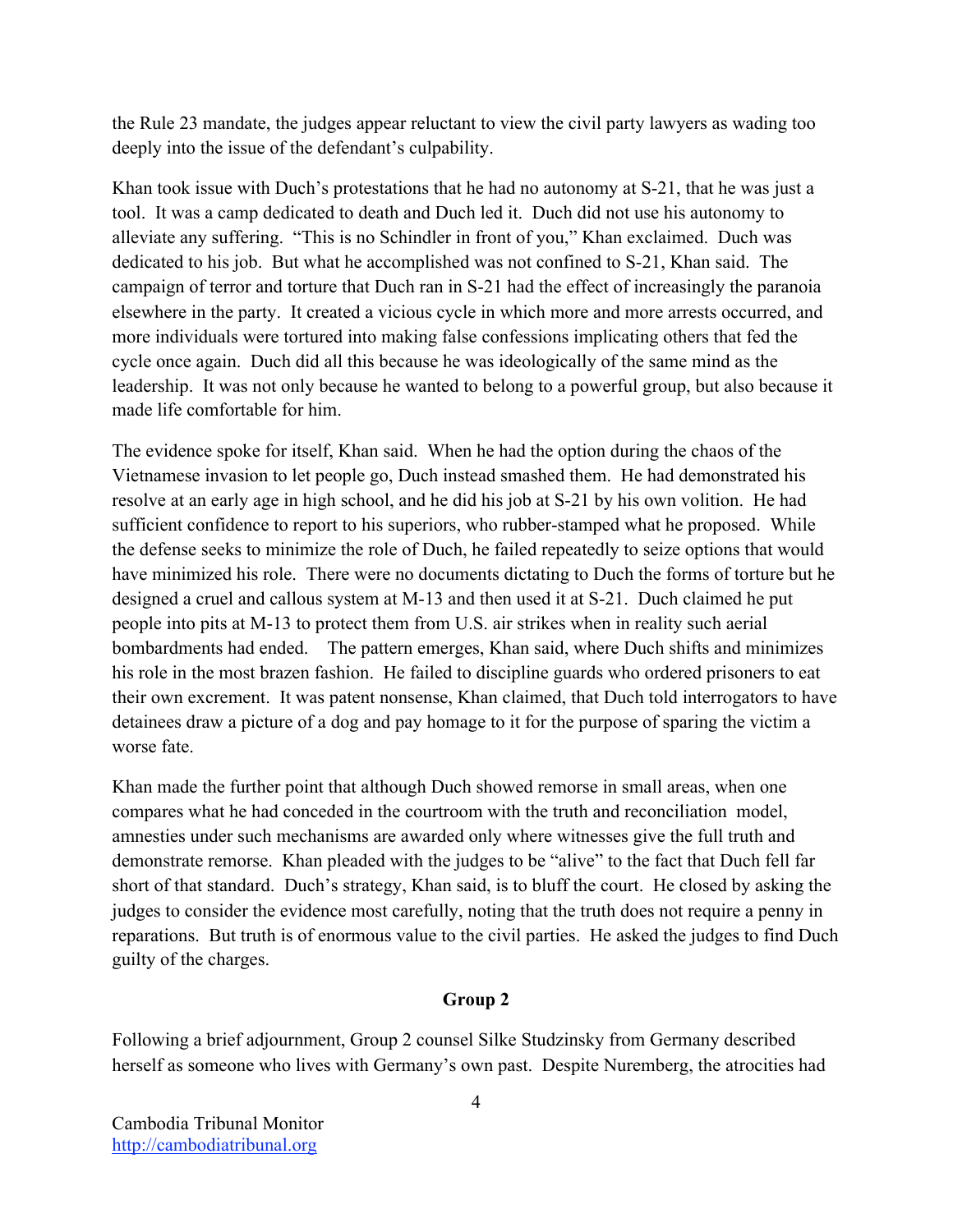continued since World War II. She believed the Duch trial would close one of the impunity gaps in recent history, namely arising from the Pol Pot era. She and her team represent 17 civil parties in Group 2. The civil parties have to deal with the meaning of what happened every day. Why were they selected to be imprisoned and tortured when they were not guilty of anything? How were they interrogated and by whom? How and why were they killed? The trial cannot answer all of those questions, but the civil parties, who suffer permanent restlessness their entire lives, demand disclosure of the entire truth. It is the only way to re-establish their dignity, she said. Studzinsky recounted the stories of nine of the civil parties she represents that were not related in the trial.

Studzinsky then launched into scathing criticism of the judges and how they had allegedly mishandled the civil parties. She accused the judges of not being sympathetic to the suffering of the civil parties. She said that "thank you" are only two words, but they mean a lot and the judges never used them with the civil parties. There was insufficient attention to how traumatized the civil parties are, how they could not sleep the night before their testimony, they were so distraught. None of the experts would have been treated so insensitively, Studzinsky said. Civil parties were told to control their emotions, so they sought to suppress their tears and emotions. But the painful and traumatic expressions of civil parties reveal the crimes of Duch and the judges should see that. When one victim was told to show his scars publicly in the courtroom, his lawyer intervened and fortunately reversed the judge's request. Studzinsky claimed that the civil party lawyers were often interrupted by the president of the court and thus gave the impression judges were not interested in the civil parties.

Studzinsky criticized Cambodian defense counsel Kar Savuth for his alleged insults of a sexual character to the international counsel for the civil parties. Studzinsky asked why the civil parties could not be treated with equal respect. "Is the suffering too hard to bear," she wondered? The president of the court should have protected the interests of the civil parties, she said. Despite these shortcomings, the civil parties appreciated the opportunity to tell their stories before the court.

Following her accounts of the grievances of several civil parties, Studzinsky concluded with the story of one civil party rape victim. She had remained silent for so many years because to disclose being a victim of rape in Cambodia invites being considered "fair game" for everyone. But when she saw Duch in the courtroom, she could no longer be silent. There would be no justice for the victim of rape if her claim is denied.

Cambodian counsel Kong Pisey focused on the crime of rape and criticized Duch for hiding behind his supposed ignorance of the penal code on the crime. It was a slap in the face of the victim to do so. Duch, Pisey claimed, attempts to cleverly avoid responsibility when it suits him. Many women, he said, felt prey to sexual assaults under his command. Pisey gave some examples, stressing that male guards oversaw the women detainees. Since the women already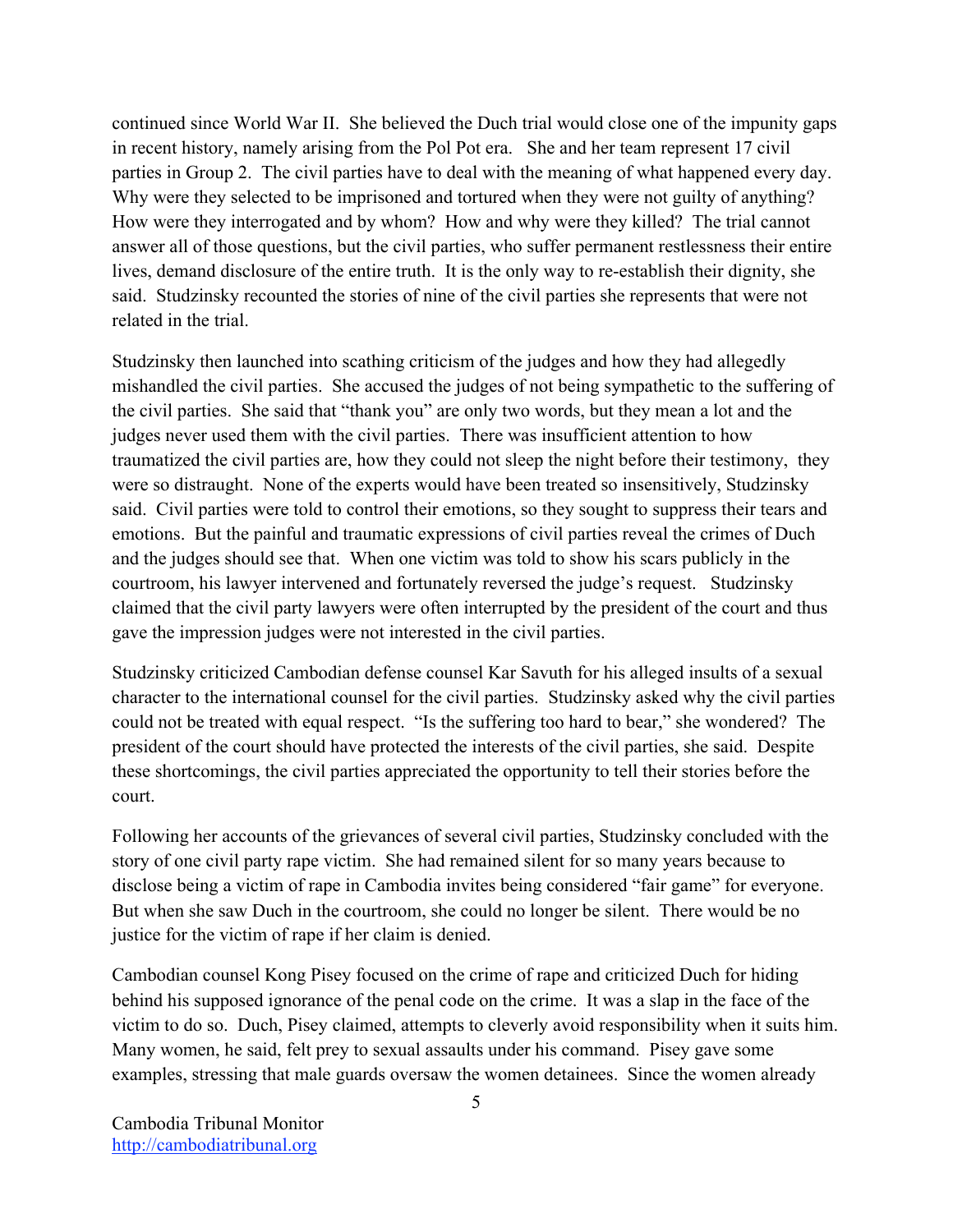were assigned to death, they became easy prey for sexual assaults. But Duch failed to prevent abuses or to punish the perpetrators of sexual assault. He also allowed guards to shame male detainees by taunting them when they had to completely strip during the water hose-downs. It was sexual harassment that constituted yet another inhumane act against the detainees.

Pisey stressed that Duch is not a scapegoat. He was a willing and enthusiastic participant with broad discretion regarding the prison conditions. Pisey claimed that Duch was not only proud of his job, he enjoyed the power as a power-hungry man. Duch's aim was to keep power. He later converted to Christianity in order to be on the right side of a powerful religion rather than remain a Buddhist and be condemned to the  $18<sup>th</sup>$  level of Hell with no prospect of return. In the courtroom, Pisey claimed that Duch was neither sincere nor truthful and his admissions were half-hearted. There were too many questions he did not respond to or circumvented. He failed, Pisey said, in his promise to the civil parties to contribute to the truth and answer all their questions. Duch's repeated remorse and apologies are contradicted by his defense. He cries on cue crocodile tears at 4 p.m. His is an orchestrated remorse.

Pisey articulated some interesting ideas for reparations. Duch could write an autobiography and use the royalties to support the civil parties. He could work while in prison and use those earnings for such support. Pisey also proposed that Duch write two letters to the government. The first letter should be his apology to the government, while the second should request that one-third of the entrance fees at S-21 be used for reparations. Duch's wish to return to Cambodian society should be rejected, Pisey concluded.

With the close of Group 2's arguments, the court adjourned for lunch.

### **Group 3**

Philippe Canonne delivered the first closing argument for the 28 Group 3 civil parties. He described what confronted the civil party lawyers. They had worked tirelessly on the monumental task to bring together the victims. The civil party in an international criminal trial is a major innovation. The lawyers sought to assist the court to ensure the fairness of the trial.

The first reaction of the civil parties is often instinctive: Duch must suffer the same treatment we did. Canonne advised that the counsel give voice to the first reaction but they must transcend it. Then justice would be rendered and not savagery. Canonne quoted a string of statements by Duch during the trial, all of which directly implicated him in the commission of the crimes charged in the indictment. In light of those statements, Canonne wondered whether Duch's contrition in the courtroom was sincere. Although weeping is the beginning of contrition, Duch sought to be released. "So look at the victims! Look at them, Duch, whom you sought to punish!" Canonne continued, "You can smash insects and animals. You cannot smash human beings, because one day they will rise again because they or their successors will demand a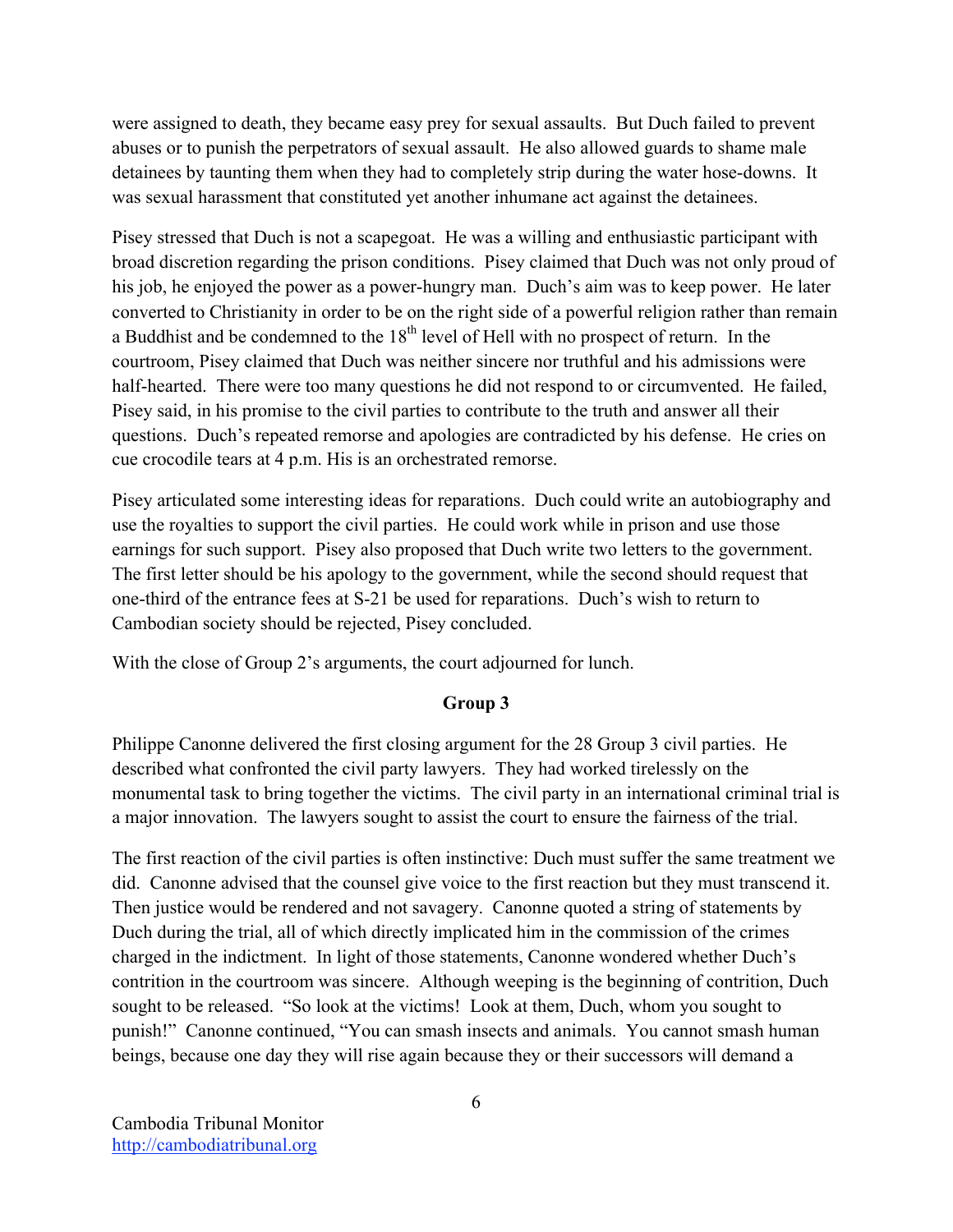reckoning….Their gaze beyond death is there to judge you. Perhaps your victims will forgive you after this trial. Imagine how much these people are searching, trying to understand why a man can set up such barbarity. How can an ordinary person be so respectable and yet so terrifying?"

Canonne reminded Duch that the civil parties are simple, modest, poor, and either barely educated or high educated, and they are all fighting the same, universal fight to find in the law their continuation as human beings and not sink to the level of animals. Their intent is not to destroy fellow human beings in the name of ideology. To treat civil parties with scorn would be a new form of de-humanization.

Interestingly, Canonne admitted that the civil parties were disorganized during the trial. But they were inaugurating a new system with the Duch trial. If the court reverts to silencing the civil parties during the trial, they will become icons only—voiceless—and once again they will be buried. If they are not to be victims of their stories, then we must understand them. It is with the victims, Canonne predicted, where history will be reconstructed. The most valuable reparation, he said, is the victims' presence in the court and the acknowledgement of their rights.

Canonne said that the Extraordinary Chambers in the Courts of Cambodia foreshadows a new blueprint for hybrid international courts with attention to the victims. He closed by criticizing Duch's use of the French poem, "The Death of the Wolf," because he only looks to the most morbid element in the poem. He gives no chance to humankind. Because of that he cannot fathom Duch's contrition. Is he simply trying to put all of us to sleep, Canonne wondered? Where is there any romanticism in the deaths of 16,000 or more at Tuol Sleng? "We consider you have become a wolf for mankind," Canonne said to Duch as he finished his statement.

Martine Jacquin followed Canonne with a second eloquent statement. She described how it took the victims decades to speak out. She said, "This court is giving voice to memory." It enabled sons and daughters of the dead to be allowed to be heard. She then showed photographs of a number of the original victims and their civil party representatives. Then she said that the perpetrators of such crimes do not commit them out of mental illness. Rather, they take pleasure in submitting to popular madness. That is the most frightening reality. The civil parties must give testimony so that all of humanity can take up the mission of justice. In Jacquin's view, the civil party will only forgive somebody who proves to be aware of the faults of the past and will endeavor to excise those faults from the consciousness of others. Nothing, she said, can ever justify one human being dominating another.

Cambodian counsel Moch Sovannary expressed her gratitude to the Cambodian Government and the United Nations for the creation of the court. She focused on reparations and stressed the need for effective medical care for the surviving victims. The civil parties need justice and justice has to be seen to be done—reparations would accomplish that. Sovannary proposed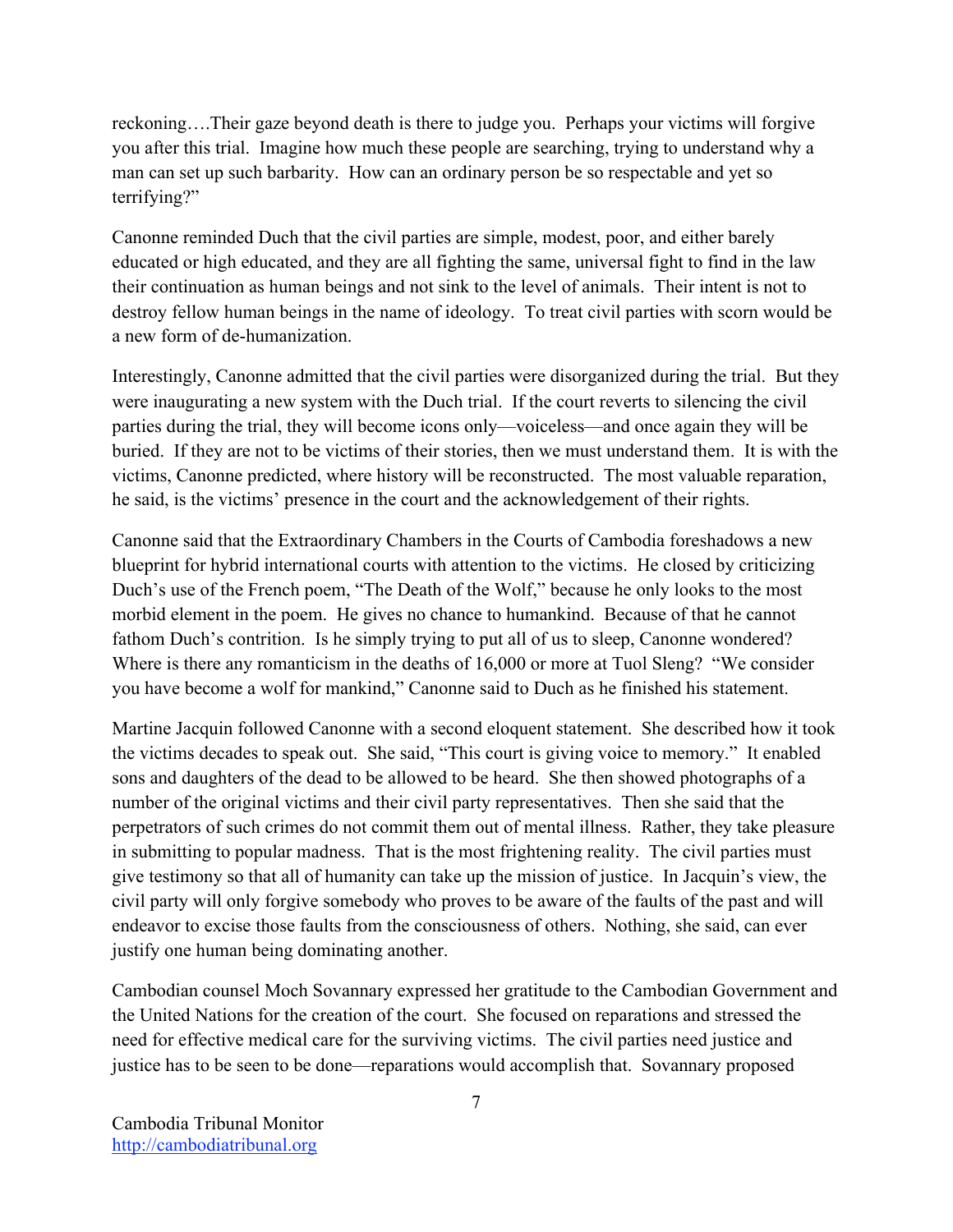several ways to implement reparations: 1) create a voluntary trust fund; 2) preserve crime sites where the victims were executed and all related documents, so that younger generations can stop the "horrible historical wheel;" 3) preserve all portraits displayed at S-21; 4) erect a plaque naming all of the victims and forced labor; 5) preserve the grave and pits at Cheong Me; 5) disclose the assets of Duch; and 6) determine precisely who will implement the reparations.

### **Group 4**

Cambodian counsel Hong Kim Suon led off the fourth segment of closing arguments with his representation of civil parties in Group 4. He proceeded to deliver an exhaustive rendition of data about each of the ten civil parties in his group. One had to wonder whether he was making the best use of his valuable time for the civil parties. While some may have appreciated his recognition of their presence in the courtroom, nothing he said was of a persuasive character to influence the thinking of the judges. Duch appeared utterly disinterested. However, Hong Kim Suon's concluding point that part of the entrance fee at S-21 should be allocated to reparations was an intriguing idea.

Pierre-Olivier Sur from France delivered the final closing argument of the day. He noted the paradox that Duch came to the courtroom without a great deal of difficulty while the victims had enormous troubles in securing recognition as civil parties. The total number of 94 civil parties reduces the situation to the level of theory, he said. Indeed, Sur argued, Duch is in complicity with the court on the rights of the victims. While the victims are steeped in Buddhism, with its Karma, reincarnation, and "letting go" concept, their country, led by a former Khmer Rouge soldier, has enough trouble looking to the future while keeping memories alive. It has only been a few months since school textbooks were circulated with information about S-21.

Sur claimed that Duch's shedding of tears in public is at odds with Buddhist culture, which embraces the survival of the fittest. By converting to Christianity, Duch actually followed the logic of survival of the fittest. Duch has sought to demonstrate total complicity and monopolize the trial in the process. Among the victims there is a great sense of discomfort.

For the victims, Sur argued, forgiveness can only be accompanied by sincere and exhaustive confessions. Duch has not done that. Instead, he has been evasive. Duch's further argument that he was just a follower in the Khmer Rouge machinery is not plausible. He perfected his methods at M-13, so much so that he was better than others and was promoted to chair S-21. He had the power to save people, but chose to do so only for the photographer (who took thousands of photos of Duch in his private life), dentist, and painter. If he was able to spare life, he also was able to smash it—even his school teacher. He was no pawn. He must be judged as a criminal against humanity.